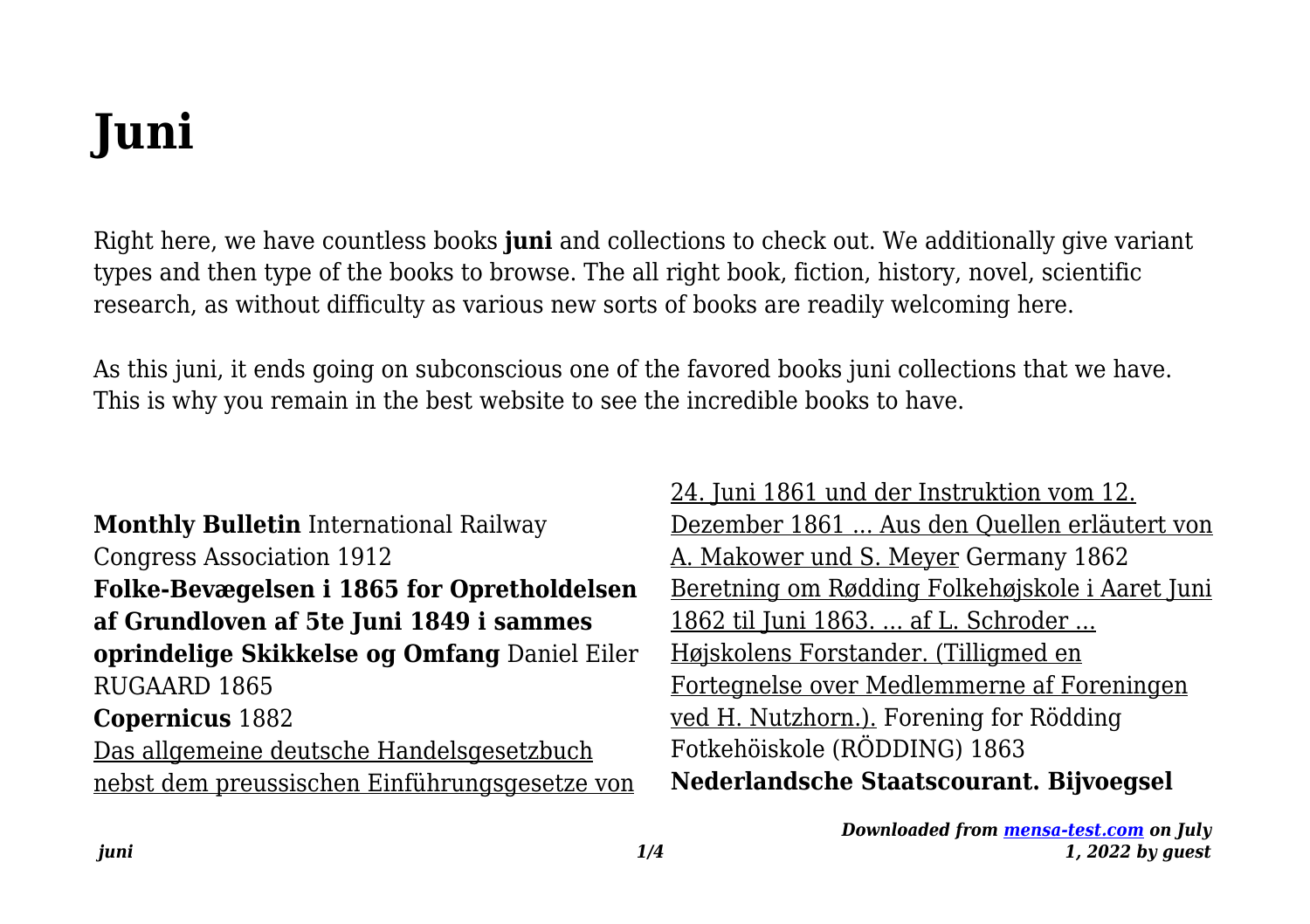## **[No.1] Versameling Van Verslagen en Rapporten Behoorende Bij de**

**Nederlandsche Staatscourant** Netherlands 1916

#### **Landolt-Börnstein Physikalisch-chemische Tabellen** Hans Landolt 1912

#### **Bulletin of the International Railway**

**Association** International Railway Association 1898

**Beretning om Rødding Folkehøjskole i Aaret 12te Juni 1860 til 12te Juni 1861 ... af S. Høgsbro ... Højskolens Forstander. (Tilligmed en Fortegnelse over**

#### **Medlemmerne af Foreningen ved I. L.**

**Knudsen.).** Forening for Rödding Fotkehöiskole (RÖDDING) 1861

### **Zur Feier des dritten Jubelfestes der Augsburgischen Confession am 25. Juni 1830, für Hamburg** Friedrich Gottlieb

ZIMMERMANN 1830

#### **Bulletin of the International Railway**

**Congress Association** International Railway

Congress Association 1907 *Landwirtschaftliche Jahrbücher* 1893 Juni Eyeball Learns To Care Rudo Bingepinge-Dzenga 2014-02 "Are you going to kill my dad?" Junior Dzenga then 4 years asked the robbers during an armed robbery. The Juni Eyeball Crime Buster Series aims to restore basic values in children with a long term vision of curbing crime. Each story in the series teaches children lost values like caring, kindness, sharing, forgiveness, even saying sorry. When a child disregards basic moral values it is the same child who as an adult will take to crime. When we are able to enforce the right values we empower our children to make the right choices in future even when there is pressure to pick crime. Juni Eyeball is an ordinary 7 year old who uses what he has to do extraordinary acts of kindness Read on!

*Der Gregorianische Kalender. Dargestellt und erläutert von Dr. F. X. Attensperger* Franz Xaver ATTENSPERGER 1869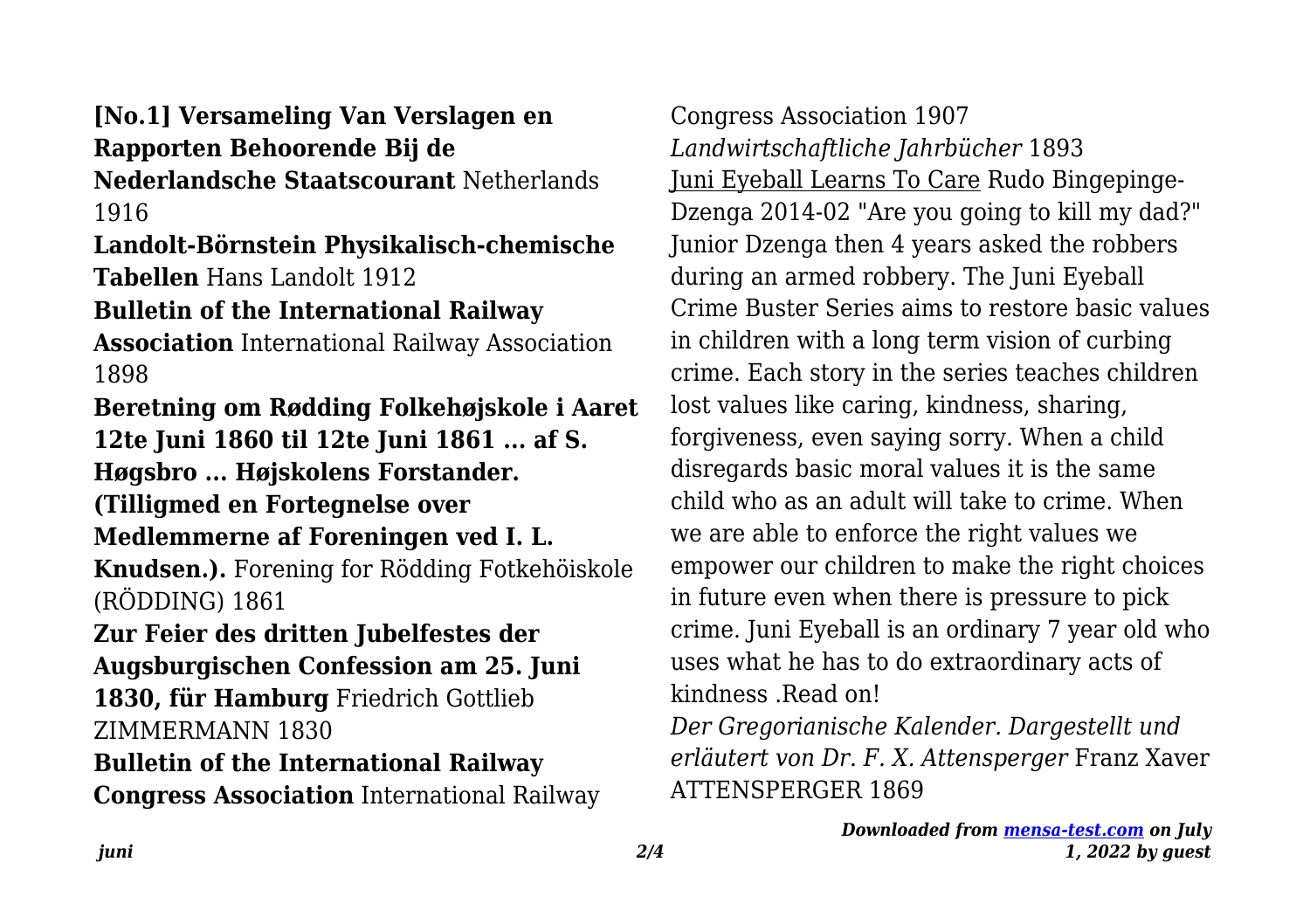**Nieuwsblad Voor Den Boekhandel** 1888 With

1855-1927 are issued and bound: Handelingen van de algemeene vergadering.

#### **Achter Internationaler Kongress für Lebensversicherungsmedizin, Luzern,**

**15.-19. Juni 1964** H. R. Stettbacher 1965 *Martin Bucer Briefwechsel - Correspondance, Volume IX* 2013-11-07 Wegen des großen Anteils an Einzelkorrespondenten in Bucers Briefwechsel von September 1532 bis Juni 1533 versammelt dieser Band eine Vielzahl von Anliegen. Bucer soll etwa bei

Stellenbesetzungen vermitteln, für säumige Schuldner eintreten, seine exegetischen Werke zusenden, einen Trostbrief schreiben, zur Visitation kommen, mittellosen Autoren zum Druck ihrer Bücher verhelfen oder schlicht Fürbitte einlegen.

*Das englische Einkommensteuer-Gesetz vom 22 Juni 1842 aus dem Original-Texte übersetzt, und mit einer Sammlung der seit dem Jahre 1848 in den deutschen Bundestaaten erschienenen*

*Einkommensteuer-Gesetze herausgegeben von Fr. A. V. L.* England 1853

**Aquila** 1916

Lovtidende for Kongeriget Danmark Denmark 1921

**Report of the Annual Convention** Augustana Evangelical Lutheran Church 1873

**Bulletin of the International Railway**

**Congress Association [English Edition]**

International Railway Congress Association 1898

**Protestantische Freunde in Eisleben 10. und**

**11. Juni 1845** Johann Jacob Marcus Leberecht UHLICH 1845

**Comet Catalogue** Andrew Claude De la Cherois Crommelin 1894

**Tonindustrie-Zeitung und Keramische Rundschau** 1904

Host Bibliographic Record for Boundwith Item Barcode 30112088763310 and Others 1904 **Bd. Studienaufenthalt in Paris, erste Dozentenjahre und Redaktionstätigkeit in Basel, Juni 1843 bis März 1846** Jacob